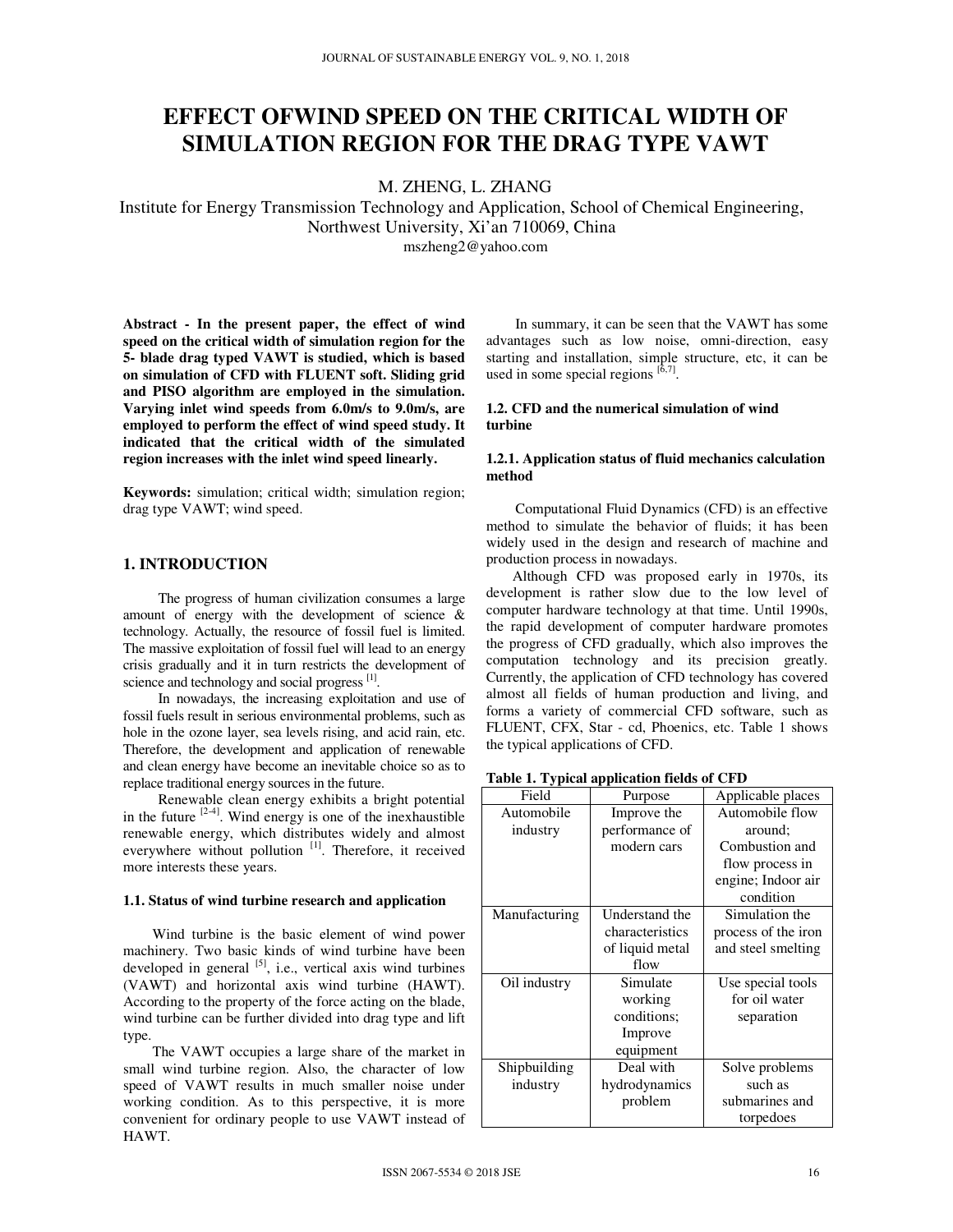#### **1.2.2. The application of CFD in wind energy field**

With the rapid development of computer technology, CFD obtains rapid progress, it appeared more numerical simulation method such as time average method (RANS), direct numerical simulation and large eddy simulation. The RANS has mature turbulence model, such as Baldwin - Lomax model, Spalart- Allmaras model and *k-*ε model. At the same time, some other general fluid calculation software is also available in the market, such as Fluent, CFX and STAR-CD. CFD has been employed to calculate the unsteady flow accurately and quickly. CFD method is more general and intuitive as compared with the streamtube method and vortex method. As to CFD, the flow field around the wind turbine's rotor could be captured accurately; velocity field and pressure field around the rotor could be displayed visually through the visualization technology, so that the aerodynamic performance of rotor could be analyzed accurately.

Naccache G. and Paraschivoiu M. conducted parametric study of the dual vertical axis wind turbine using CFD<sup>[8]</sup>; Verkinderen E. and Imam B. Aproposed a simplified dynamic model for mast design of H-Darrieus vertical axis wind turbines (VAWTs) [9]; Shaaban S., Albatal A. and Mohamed M.H. conducted optimization of H- Rotor Darrieus turbines' mutual interaction in staggered arrangements [10]. Talukdar P. K., Sardar A., and Kulkarni V., et al. Performed Parametric analysis of model Savonius hydrokinetic turbines through experimental and computational investigations  $[1]$ . In Ref. [12], the length effect of simulation region on simulation results is studied fundamentally. It indicated that the relative standard error of the outline wind speed with respect to that of the infinite position could be less than 5% under condition of the simulation scale length longer than 140m for a 5-blade VAWT, for the rotor with radius and the blade of 2.0m and 0.76m, respectively. The effect of blade angle of the 5-blade VAWT on efficiency was studied in Ref. [13], the maximum efficiency 28.48% is obtained at the blade angle 19° for the turbine with the rotor's radius 2.0m and the optimized blade width 0.78m at rotation rate 17 rpm s and wind speed of 8 m/.

Through the overall analysis of the status of application of CFD in wind turbine study, it can be seen that the most simulation by using CFD to analyze windmill features is conducted in the region of 3 to 5 times of the diameter of windmills as the simulation scale up to now, and the discussion concerning the influence of size of calculation region on the calculation results is quite rare  $[1,14]$ . However, as is known that the size of calculation region has inevitably significant effect on the calculation result, this kind of study is worth to be done in detail.

In this paper, CFD is employed as a research method, and combined with the general fluid mechanics calculation software FLUENT, to perform a numerical simulation for the 5-blade drag-type VAWT, so as to investigate the influence of the width of calculation region on the simulation results.

## **2. MATHMATICAL EQUATIONS DSCRIBING THE FLOW PROPERTY OF WIND FIELD**

According to the geometric and operating features of straight blade of VAWT, the flow field of each crosssection along the blade height direction is almost the same, the flow velocity along the blade height direction is approximately zero, therefore the simulation can be simplified to a 2-D flow field one so that the amount of calculation could be reduced, and k-ω SST turbulence model is employed. The controlling equations is

$$
\frac{\partial(\rho k)}{\partial t} + \frac{\partial(\rho k u_i)}{\partial x_i} = \frac{\partial(\Gamma_k \frac{\partial k}{\partial x_j})}{\partial x_j} + \tilde{G}_k - Y_k + S_k \tag{1}
$$

$$
\frac{\partial(\rho\omega)}{\partial t} + \frac{\partial(\rho\omega u_i)}{\partial x_i} = \frac{\partial(\Gamma_\omega \frac{\partial \omega}{\partial x_j})}{\partial x_j} + G_\omega - Y_\omega + D_\omega + S_\omega(2)
$$

in which, *k* is the turbulent kinetic energy; *ω* stands for dissipation rate; *u* shows the velocity component; *ρ* indicates the fluid density; *t* is time; *x* is coordinate;  $\Gamma_k$ and *Γω* for diffusion; *G<sup>k</sup>* and *G<sup>ω</sup>* for turbulent momentum terms;  $Y_k$  and  $Y_\omega$  turbulent loss of *k* and  $\omega$ ,  $D_\omega$  represents the cross diffusion,  $S_k$  and  $S_\omega$  for source terms defined by user. The specific equation for each term is listed in Eqs.  $(3) - (9)$ ,

$$
\tilde{G}_k = \min(-\rho \overline{u_i' u_j'} \frac{\partial u_j}{\partial x_i}, 10 \rho \beta^* k \omega)
$$
\n(3)

$$
G_{\omega} = -\rho \overline{u'_i u'_j} \frac{\partial u_j}{\partial x_i} \alpha \frac{\omega}{k}
$$
 (4)

$$
\Gamma_k = \mu + \frac{\mu_i}{\sigma_k} \tag{5}
$$

$$
\Gamma_{\omega} = \mu + \frac{\mu_{t}}{\sigma_{\omega}} \tag{6}
$$

$$
Y_k = \rho \beta^* k \omega \tag{7}
$$

$$
Y_{\omega} = \rho \beta \omega^2 \tag{8}
$$

$$
D_{\omega} = 2(1 - F_1)\rho \frac{1}{0.856\omega} \frac{\partial k}{\partial x_j} \frac{\partial \omega}{\partial x_j}
$$
(9)

in which,  $\sigma_k$  and  $\sigma_\omega$  are turbulent Prandtl number of *k* and *ω*, respectively;  $\mu_t$  is viscosity of fluid,  $\mu_l$  is the turbulent viscosity coefficient,  $u_i'$  is the fluctuating velocity component, respectively. The specific equation for each term is represented as,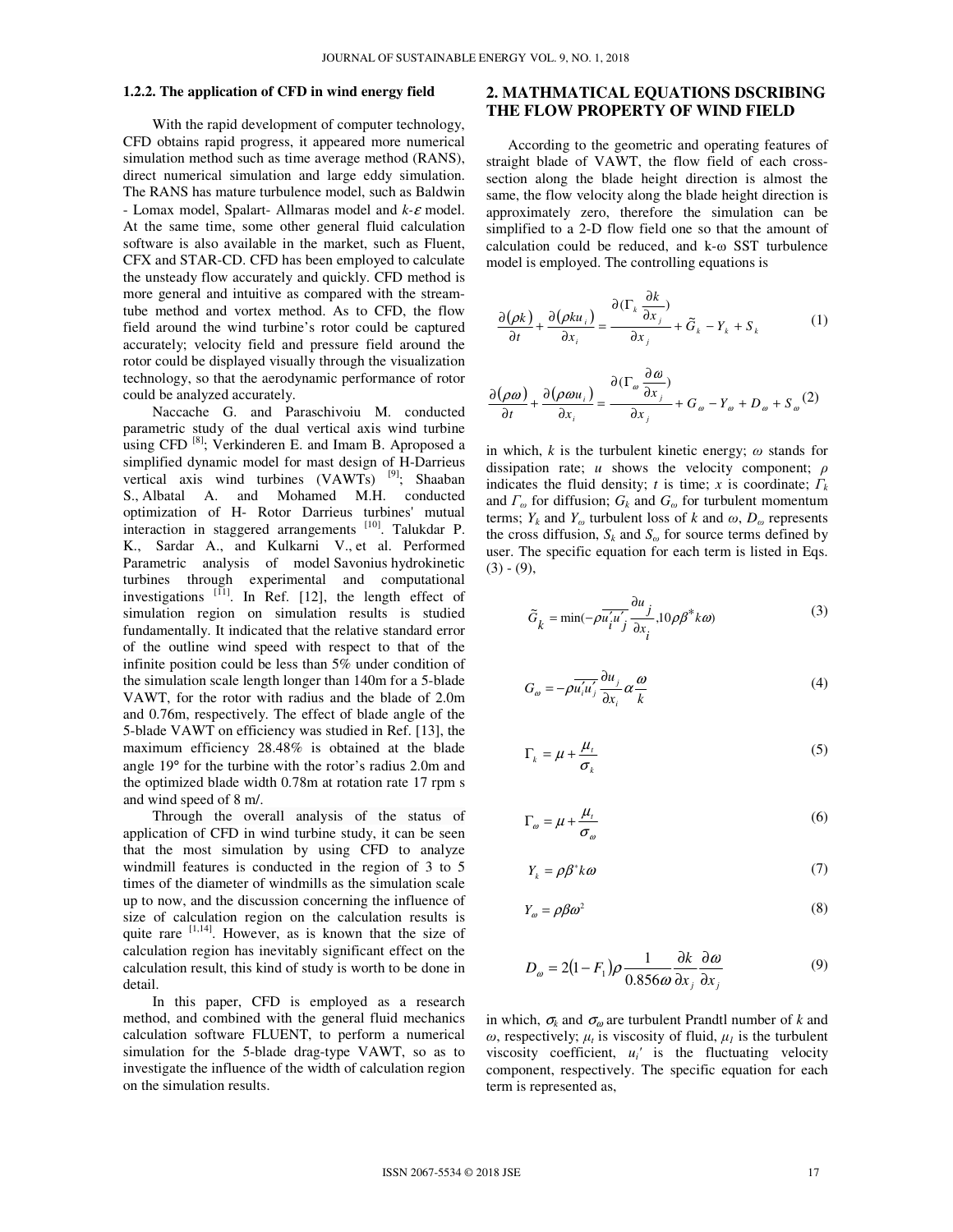$$
\sigma_k = \frac{1}{F_1/0.85 + (1 - F_1)/1}
$$
(10)

$$
\sigma_{\omega} = \frac{1}{F_1/0.5 + (1 - F_1)/0.856} \tag{11}
$$

$$
\mu_{t} = \frac{\rho k}{\omega} \frac{1}{\max[\frac{1}{\alpha^*}, \frac{9SF_{2}}{5\omega}]} \tag{12}
$$

$$
\alpha^* = \alpha_\infty^* \left( \frac{0.024 + \rho k / 6 \mu \omega}{1 + \rho k / 6 \mu \omega} \right) \tag{13}
$$

$$
\alpha = \frac{0.52}{\alpha^*} \left( \frac{1/9 + \rho k / 2.95 \mu \omega}{1 + \rho k / 2.95 \mu \omega} \right)
$$
(14)

$$
F_1 = \tanh(\phi_1^4) \tag{15}
$$

$$
\phi_1 = \min\left[\max\left(\frac{\sqrt{k}}{0.09\,\omega y}, \frac{500\,\mu}{\rho y^2 \omega}\right), \frac{4\rho k}{\sigma_{\omega,2} D_{\omega}^+ y^2}\right] (16)
$$

$$
D_{\omega}^{+} = \max \left[ 2\rho \frac{1}{\sigma_{\omega,2}} \frac{1}{\omega} \frac{\partial k}{\partial x_{j}} \frac{\partial \omega}{\partial x_{j}} , 10^{-10} \right] \tag{17}
$$

$$
F_2 = \tanh(\phi_2^2) \tag{18}
$$

$$
\phi_2 = \max \left[ 2 \frac{\sqrt{k}}{0.09 \omega y}, \frac{500 \mu}{\rho y^2 \omega} \right]
$$
 (19)

$$
\beta^* = \beta_i^* [1 + 1.5F(M_t)] \tag{20}
$$

$$
\beta_i^* = 0.09 \left( \frac{4/15 + (\rho k/8 \mu \omega)^4}{1 + (\rho k/8 \mu \omega)^4} \right)
$$
 (21)

$$
\beta = 0.072 \left[ 1 - \frac{1.5 \beta_i^*}{0.072} F(M_i) \right]
$$
 (22)

$$
F(M_t) = \begin{cases} 0 & M_t \le M_{t0} \\ M_t^2 - M_{t0} & M_t > M_{t0} \end{cases}
$$
 (23)

$$
M_t^2 = \frac{2k}{\gamma RT} \qquad M_{to} = 0.25 \tag{24}
$$

## **3. SIMULATIONS**

Transient calculation is adopt for 5-blade drag type VAWT, which differs from SIMPLE algorithm. PISO algorithm is based on the basic variables of pressure, it is a kind of time division algorithm  $[12,13]$ . A multi - step correction in each time step in the transient calculation is involved in PISO algorithm, which is employed to ensure the computational efficiency and the precision of transient calculation. In order to ensure to the accuracy of the numerical calculations, turbulence model k-ω SST is chosen to conduct the simulation.

## **3.1 The geometric modeling and mesh of 5-blade dragtype VAWT**

The real flow field around wind turbine is a 3 dimensional one, but the flow field at each cross section of the blade height is basically the same except at the blade ends. So, 2- dimensional simulation is frequently employed to perform the calculation  $[12,13]$ . A 2-D computation model is shown in Fig. 1. The whole flow field are divided into three zones in Fig. 1, says  $Z_1$ ,  $Z_2$ , and *Z<sup>3</sup>* . In Fig. 1, the central circular zone is named by *Z<sup>3</sup>* with radius of 1 m, in which a stationary flow field runs; the annular sliding zone with the outer radius of 2.2 m is named  $Z_2$ , 5 blades is included here; the rectangular area is named as  $Z_i$ , which is excluded zones  $Z_i$  and  $Z_2$ . *H* and *L* indicate the width and the length of the whole computation region, respectively. While, the inlet wind speed and rotational rate of the turbine are expressed by *V* and ω, respectively.

The wind turbine is with following geometric size, the blade is a semicircle with the radius of is 0.4m, the wind turbine rotor is with the radius of 2 m. A gridindependence model is used to conduct the computation. The quadrilateral cells is chosen for mesh; finer mesh is made near the rotor and rougher mesh is made for positions far from the rotor. Finally,  $2.6 \times 10^5$  cells is reached for the total number of the grid. The the stationary zone and sliding zone are separated by an interface, which is superposed by the two interfaces  $[12,13]$ .



**and calculation region** 

In the light of [12,13], the rectangular calculation region is with the size of 70 m×140 m firstly. The inlet wind is from the left bound of the calculation region with the speed of *V*. The turbine center is 20m far from the inlet line of the calculation region backward.

Borders are set for each zone, while the borders of the two concentric circles are actually overlapped. The calculating data on the overlapped borders is needed to exchange during calculations. Adequately, the number of node around wind blade increases. Table 2 shows the number of nodes on the each line.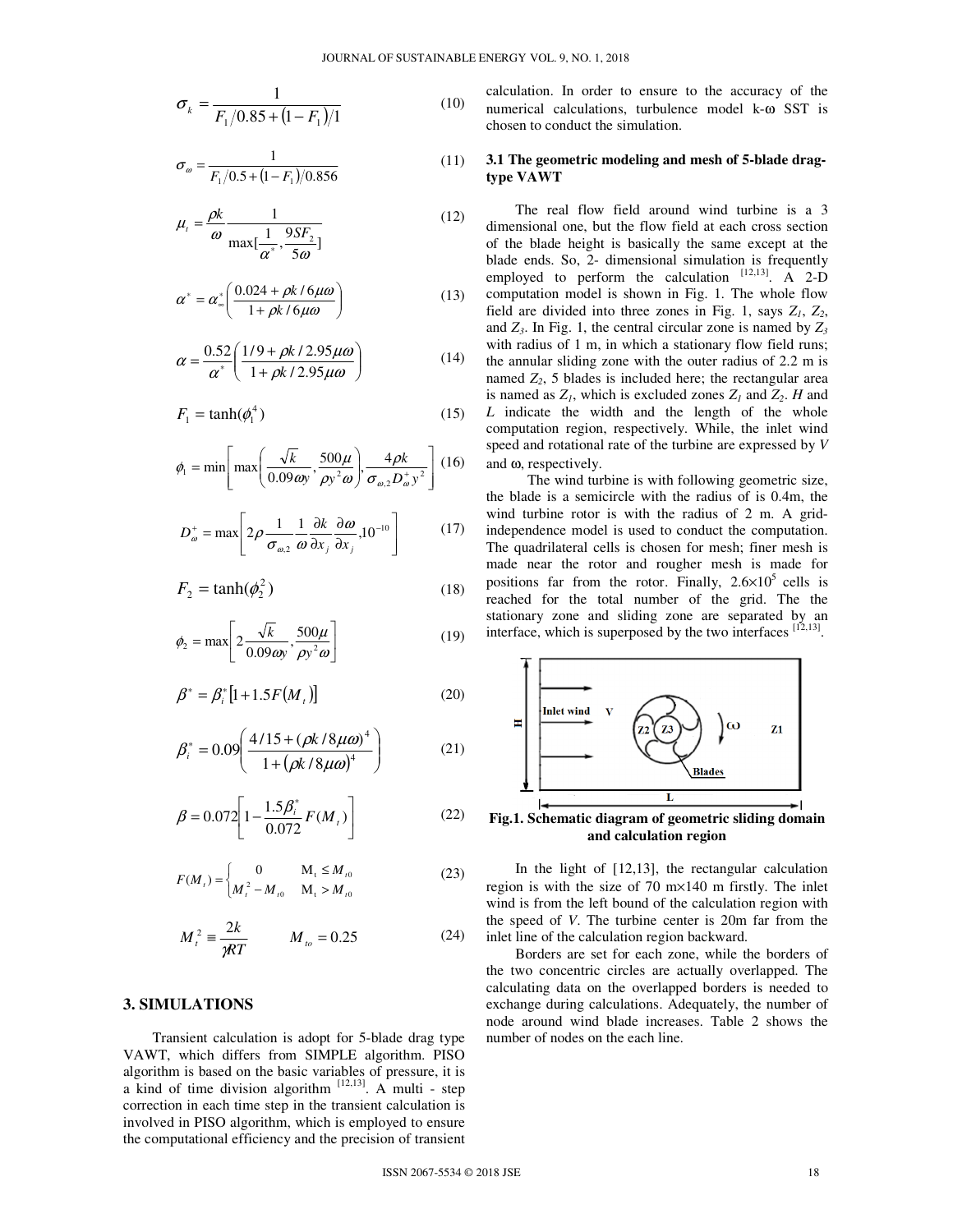| Table 2. Number of nodes on the each line |  |  |
|-------------------------------------------|--|--|
|-------------------------------------------|--|--|

| Line.                                      | Number  |
|--------------------------------------------|---------|
|                                            | of node |
| On each edge of width $H$                  | 196     |
| On each edge of length $L$                 | 392     |
| Overlapping circle between $Z_1$ and $Z_2$ | 420     |
| Overlapping circle between $Z_2$ and $Z_3$ | 210     |
| Each semicircle blade                      |         |

The grid "quad" and "pave" are set as long as the node setting is performed. Eventually, Figs. 2 and 3 show the global grid and the detailed grid around blade. Table 3 is the situation of mesh generation for each zone.



**Fig. 2. Global Grid** 



**(1) Graph for partial grid** 



 **(2) Enlarged graph for grid** 

**Fig. 3. Grid details around blade** 

| Table 3. Mesh generation for each zone |  |  |  |  |
|----------------------------------------|--|--|--|--|
|----------------------------------------|--|--|--|--|

| Zone  | Number of grid |  |
|-------|----------------|--|
|       | 236562         |  |
|       | 23316          |  |
| L2    | 3877           |  |
| Total | 263755         |  |

## **3.2. Boundary conditions and solvers setting 3.2.1. Boundary conditions**

The boundary condition is selected as "velocity inlet" for the inlet boundary; the outlet boundary condition is set as free flow (outflow); initially symmetrical boundary condition is employed for both sides of the long border (symmetry); "wall" is set for the surface of the blade, within  $Z_2$  region blades move together with the sliding zone, which is with the relative speed 0; "interfacial boundary" is set for interface between zones.

#### **3.2.2. The solvers setting**

The modeling of drag type 5-blade VATW is transient calculation, pressure -based is used as the choice of the solving method in FLUENT. PISO algorithm is employed for the numerical algorithm of control equations. 0.02s is selected as the time step, and calculation is conducted till 4000 steps, the total time for every simulation working is 80s. At the end of each time step, the moment coefficient (*Cm*) is output.

#### **3.2.3 Calculation for moment and power efficiency**

The moment coefficient *Cm* varies with time. As is shown Fig. 4, the variation of moment coefficient *Cm* is conducted by using FLUENT software as data processing function. The size of rectangular region 70 m×140 m is employed for the calculation. The inlet wind speed is 8 m/s, and the rotational rate of the rotor is 17rpm for a 1 m height 5-blade wind turbine.

It could be seen from Fig. 4 that the moment coefficient is with period of about 7s. On the other hand, it could obtain an averaged value for moment coefficient *CmA* in several periods. Furthermore, the power of the wind turbine *P* could be obtained from Eq. (25),

$$
P = C_{mA} \cdot C \cdot \omega/60. \tag{25}
$$

While, the power efficiency is

$$
\eta = P/(\rho \cdot V^3 \cdot h \cdot D/2) \tag{26}
$$

in which,  $C=0.6125$  is a factor;  $\rho$  is density of air;  $\omega$  is the rotational rate of the rotor (rad/min); *V* is wind speed; *D* is diameter of the wind turbine; *h* is the height of the wind turbine. The term  $\rho V^3 hD/2$  expresses the power of the inlet wind.

For the wind turbine with height of 1 m, it obtains the averaged torque 179.59 N·m from Fig. 4 at inlet wind speed of 8 m/s and rotational speed 17 rpm for a dragtype 5-blade VAWT. The corresponding power of this rotor is 313.31 W. While, the efficiency of this turbine is 24.98%.



**Fig. 4. The moment coefficient Cm vs time (0-80s)**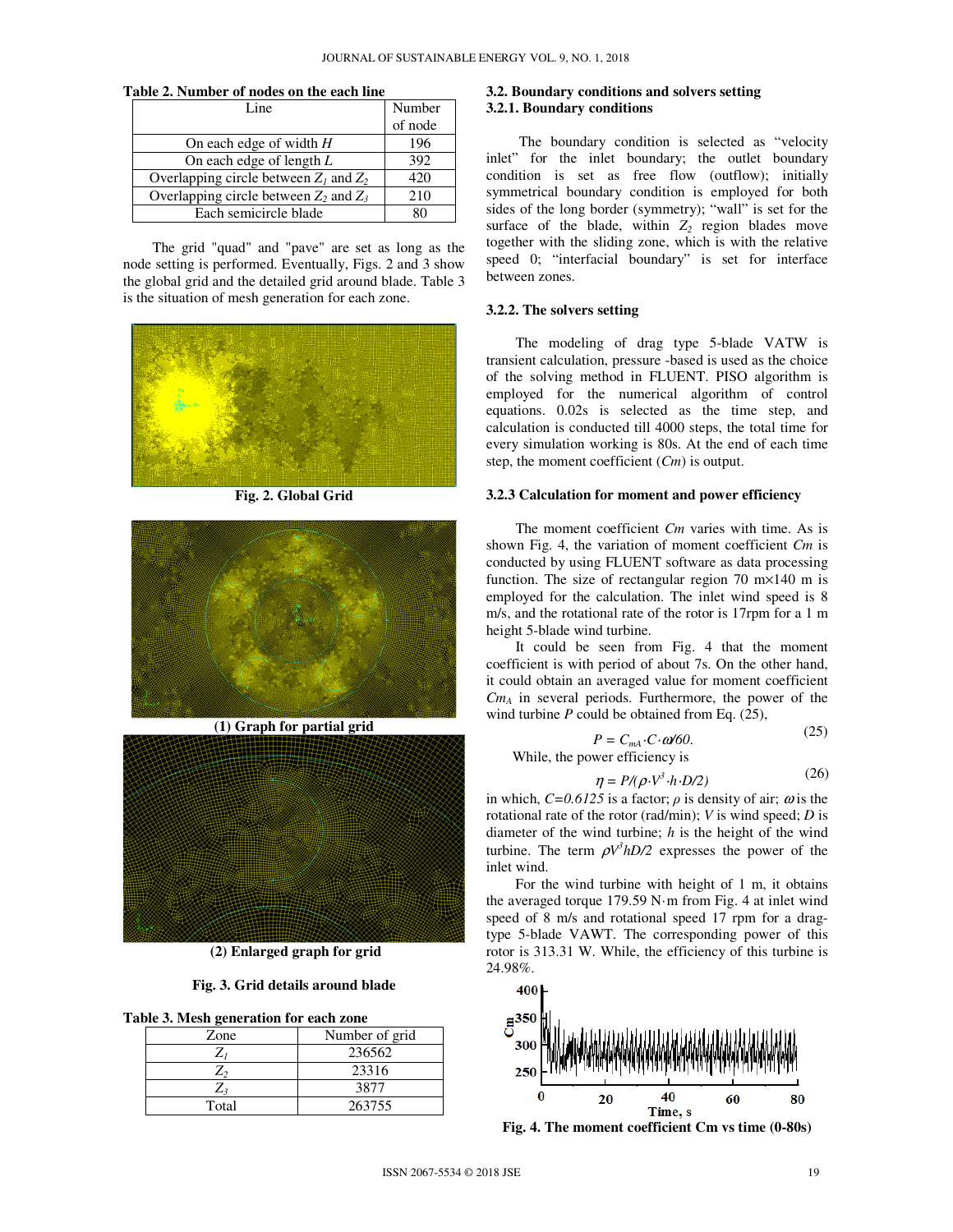#### **3.3. Size effect of simulation region**

In principle, the simulation region is as bigger as possible. However, big simulation region induces more grid number, and more space and time. Therefore, the size designation for a simulated calculation is a very important, which influences the calculation results significantly.

#### **3.3.1. Size and grid designation for the 5-blade VAWT**

In [12], it discussed the effect of length of the simulated calculation region on the results, it obtained a conclusion that for a 5-blade VAWT with rotor radius of 2m, the length of the calculating region should be longer than 140 m, so as to keep the relative standard error of wind speeds at the exit of region less than 5% as compared with those at the infinite position.

However, there is no report on the effect of width of the calculation region on the calculation results.

In this section, the influence of the width of calculation region on calculation result is discussed. The simulation is carried out by varying the width of the calculation region while designating the length of the calculation region as 140m, the inlet wind speed and the rotational rate are fixed as 8m/s and 17rpm, respectively. The designated widths of the simulation region are listed in Table 4.

In order to make the above 5 cases mutually comparable, the grid number needs to increase with the width correspondingly. As a result, the grid number in  $Z_l$ increases at the same partition density, while grid number keeps invariable in zone  $Z_2$  and  $Z_3$ . Finally, it got the grid number for the 5 cases, as shown in Table 5.

**Table 4. Parameters for simulation under varying widths condition** 

| Case no.                                                       |     | 2   |     |
|----------------------------------------------------------------|-----|-----|-----|
| The width of the region (m)                                    | 60  | 65  | 70  |
| The length of the region (m)                                   | 140 | 140 | 140 |
| The distance from inlet boundary<br>to wind turbine center (m) | 20  | 20  | 20  |
| Case no.                                                       |     | 5   |     |
| The width of the region (m)                                    | 75  | 80  |     |
| The length of the region (m)                                   | 140 | 140 |     |
| The distance from inlet boundary<br>to wind turbine center (m) | 20  | 20  |     |

**Table 5. The grid number of the 5 varying widths condition** 

| Size of areas             | $60m \times 140m$ | $65m \times 140m$ | $70m\times140m$ |
|---------------------------|-------------------|-------------------|-----------------|
| Grid number in<br>$Z_3$   | 3877              | 3877              | 3877            |
| Grid number in<br>$Z_{2}$ | 23771             | 23771             | 23771           |
| Grid number in<br>$Z_{I}$ | 232270            | 243144            | 246562          |
| Size of areas             | $75m \times 140m$ | $80m \times 140m$ |                 |
| Grid number in<br>$Z_3$   | 3877              | 3877              |                 |
| Grid number in<br>$Z_{2}$ | 23771             | 23771             |                 |
| Grid number in<br>$Z_I$   | 248885            | 254024            |                 |

#### **3.3.2. Error analysis**

Error analysis method is used, FLUENT software is employed to get the velocity field, as well as the velocity on outline boundary of each point of the every calculation region. Eq. (27) is used evaluate the relative error analysis.

$$
\delta = \frac{1}{V_0} \sqrt{\sum_{i=1}^{n} (V_0 - V_i)^2 / n}
$$
 (27)

in which  $\delta$  is relative standard errors, *n* is number of data, and  $V_0$  is the wind speed of inlet and infinite locations.

For given inlet wind speed  $V_0$ , it obtains the wind speed value for each point on the outline boundary  $V_i$  for each width of calculation region.

#### **3.3.2.1. Error analysis for rotation rate 17 rpm and inlet wind speed 8m/s**

For the wind turbine's rotation rate 17 rpm and inlet wind speed 8m/s, it obtained the relative standard error for each width of calculation region with the help of Eq. $(27)$ , the result is shown in Fig. 5. It could be seen from the Fig. 5 that the relative standard error decreases with the increase of the width of the calculation region. This is due to the fact that the wind speed at the outline will be closer to that of the infinite position as the width of the calculation region increasing.



**Fig.5. The relative standard errors vs region width for VAWT** at  $v_0 = 8$ m/s & rotation rate 17 rpm

## **3.3.2.2 Error analysis for rotation rate 17 rpm and varying inlet wind speed**

Take other wind speed from  $v_0$ =6m/s to 9.0m/s as the inlet values on the inlet boundary, for the wind turbine's rotation rate 17 rpm, similar results are obtained, as is shown in Fig.6.

From Fig.6, it obtains that the relative standard error increases with the increase of wind speed.